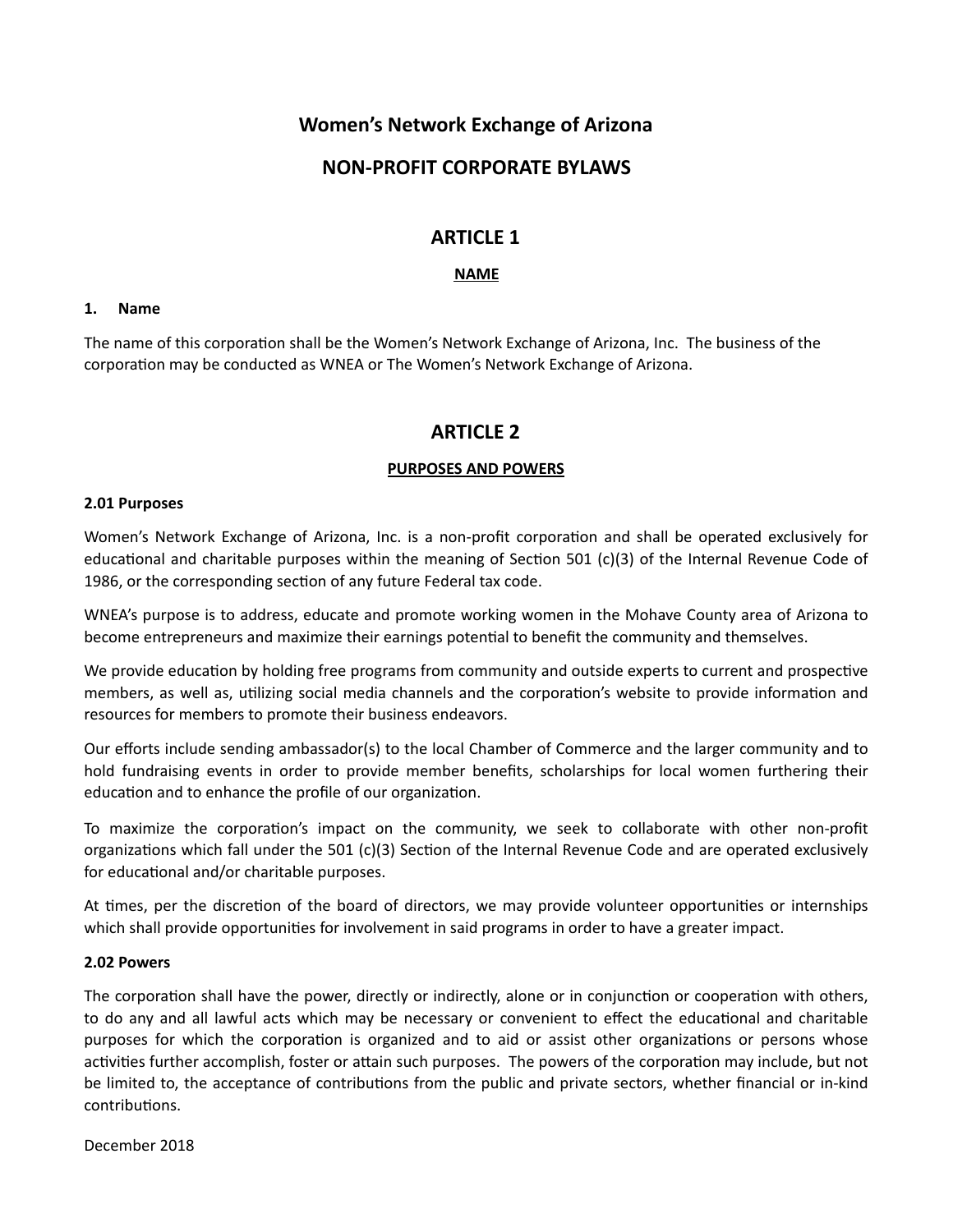### **2.03 Nonprofit Status and Activities Limitation**

(a) Nonprofit Legal Status. Women's Network Exchange of Arizona is an Arizona non-profit public benefit corporation, recognized as tax exempt under Section 501 (c)(3) of the Internal Revenue Code.

(b) Exempt Activities Limitation. Not withstanding any other provisions of these Bylaws, no officer, director, member or representative of this corporation shall take any action or carry on any activity by or on behalf of the corporation not permitted to be taken or carried on by an organization exempt under Section 501 (c)(3) of the Internal Revenue Code as it now exists or may be amended, or by any organization contributions to which are deductible under Section 170 (c)(2) of such Code and Regulations as it now exists or may be amended. No part of the net earnings of the corporation shall inure to the benefit or be distributable to any officer, director, member or other private person, except that the corporation shall be authorized and empowered to pay reasonable compensation for services rendered and to make payments and distributions in furtherance of the purposes set forth in the Articles of Incorporation and these Bylaws.

(c) Distribution Upon Dissolution. Upon termination or dissolution of the Women's Network Exchange of Arizona, any assets lawfully available for distribution shall be distrusted to one  $(1)$  or more qualifying organizations described in Section 501 (c)(3) of the Internal Revenue Code which organization(s) have a charitable purpose similar to the terminating or dissolving corporation.

The organization to receive the assets of the Women's Network Exchange of Arizona shall be selected in the discretion of a majority of the officers of the corporation.

# **ARTICLE 3**

## **MEMBERSHIP**

## **3.01 Membership**

Any person seeking to benefit the success of working women, shall be entitled to become a member of the Women's Network Exchange of Arizona. Memberships will be valid for one fiscal year beginning March 1 and ending February 28/29 and renewable annually. Partial year memberships covering the period of September 1 to February 28/29 will also be available. Previous members shall not be eligible for partial year memberships. Dues amounts and late fees are set by the board and ratified by a simple majority of the membership at any regular meeting.

#### **3.02 Non-Voting Affiliates**

The Board of Directors may approve classes of non-voting affiliates with rights, privileges and obligations as established by the board. Affiliates may be individuals, businesses and other organizations that seek to support the mission of the corporation. The board shall have authority to admit any individual or organization as an affiliate, to recognize representatives of affiliates and to make determinations as to affiliates' rights, privileges and obligations. At no time shall affiliate information be shared with or sold to other organization or groups without the affiliate's consent. At the discretion of the board of directors, affiliates may be given endorsement, recognition and media coverage at fundraising activities, events or on the corporation website or social media. Affiliates have no voting rights and are not members of the organization.

#### **3.03 Dues**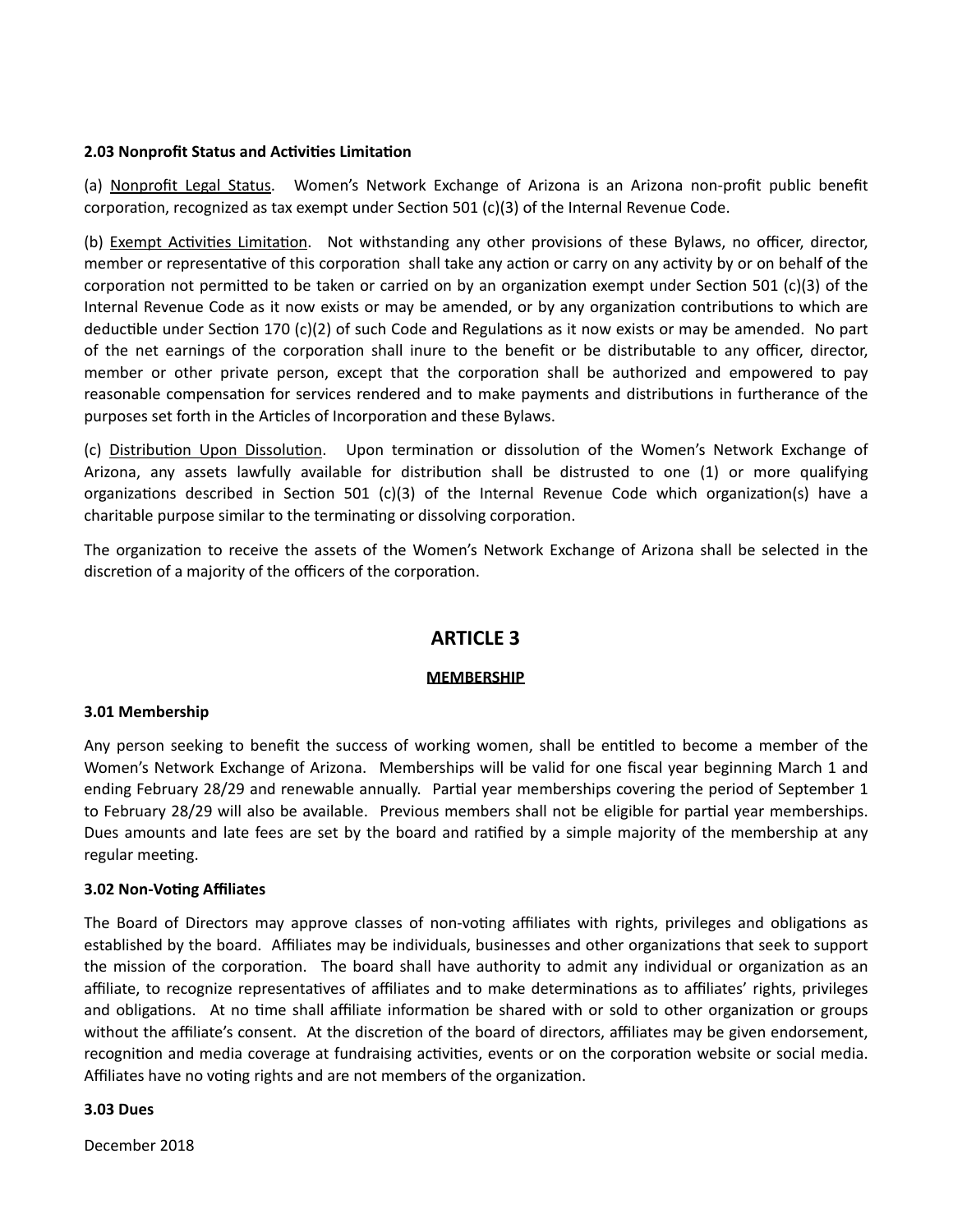Any dues for affiliates shall be determined by the board of directors.

# **ARTICLE 4**

# **BOARD OF DIRECTORS**

# **4.01 Number of Officers/Board of Directors**

Women's Network Exchange of Arizona shall have a board of directors consisting of at least 3 and no more than 9 officers and/or directors. Within these limits the board may increase or decrease the number serving on the board, including for the purpose of staggering the terms of officers/ directors, if desired.

# **4.02 Powers**

All corporate powers shall be exercised by or under the authority of the board and the affairs of the Women's Network Exchange of Arizona shall be managed under the direction of the board, except as otherwise provided by law.

# **4.03 Terms**

(a) All officers/ directors shall be elected to serve a one-year term, however the term may be extended until a successor has been elected.

(b) Officers/directors may serve terms in succession.

(c) Elections shall be held in February and the term of office shall be considered to begin March 1 and end February 28/29 of the following year.

# **4.04 Qualifications and Election of Officers/Directors**

In order to be eligible to serve as an officer/director on the board of directors, the individual must be 18 years of age and a member in good standing of the Women's Network Exchange of Arizona. Candidates for President must have been a member in good standing for a minimum of one year. With prior notice, Officers/Directors will be elected by a simple majority of the membership at the regular February meeting.

## **4.05 Vacancies**

The board of directors may fill vacancies due to the resignation, death or removal of an officer/director. Appointees shall serve the remainder of the term of the officer/director being replaced.

## **4.06 Removal of Officers or Directors**

An officer/director may be removed by a two-thirds vote of the board of directors in office, if:

- (a) the officer/director is absent and unexcused from two or more meetings of the board of directors in a twelve month period. The board president is empowered to excuse a member for a reason deemed adequate by the president. The president shall not have the authority to remove herself from board meeting attendance. In that case the vice president shall excuse the president if warranted OR
- (b) for cause or no cause, if before the meeting of the board at which a vote on removal will be made the officer/director in question is given electronic or written notification of the board's intention to discuss her case and is given the opportunity to be heard at a meeting of the board.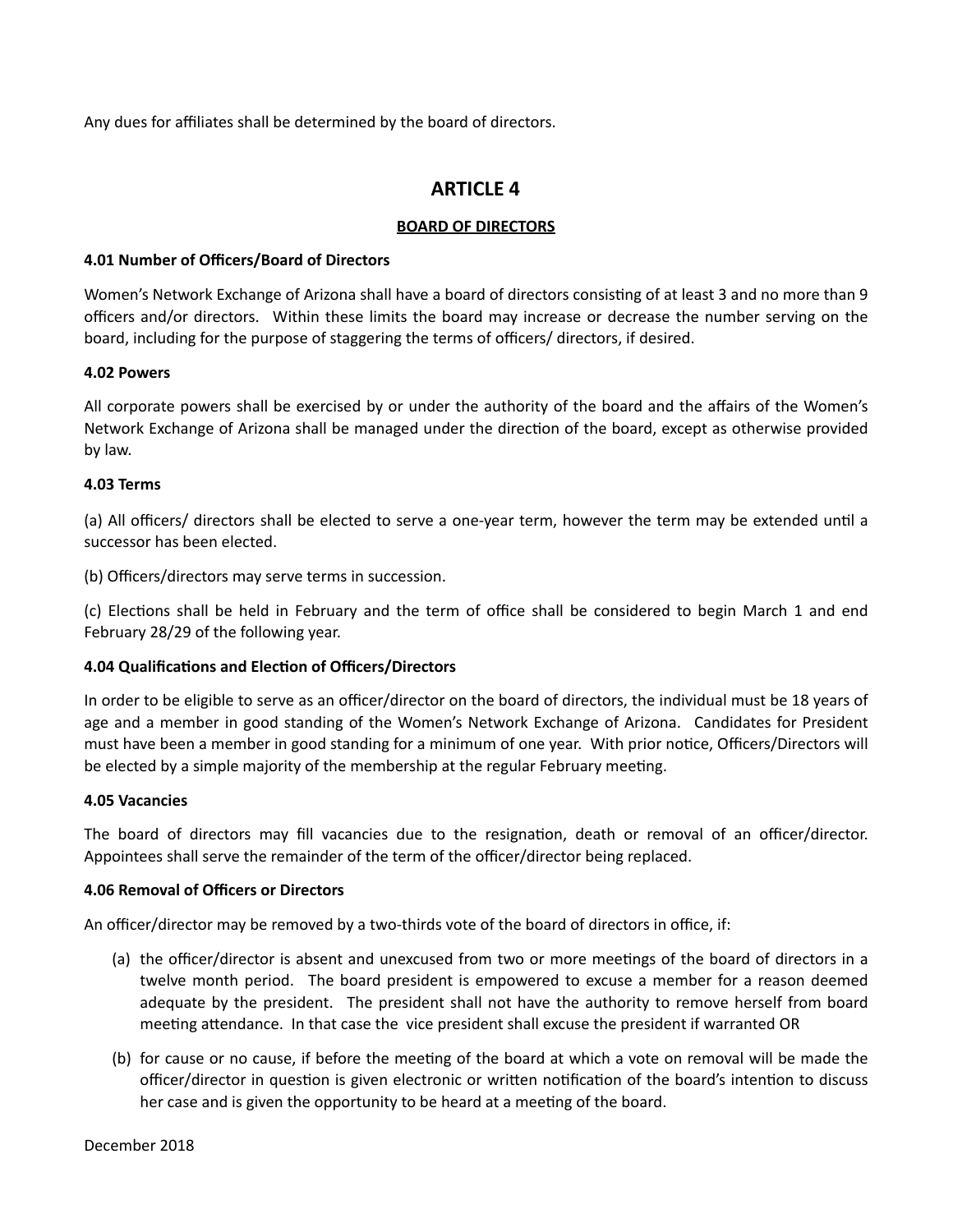#### **4.07 Board of Director Meetings**

(a) Regular Meetings. The board of directors shall have a minimum of six (6) regular meetings each fiscal year at times and places fixed by the board. Meetings shall be held upon a minimum four (4) days' notice by first-class mail, electronic mail or facsimile transmission or forty-eight (48) hours' notice if delivered personally or by telephone. If sent by first-class mail, email or fax, the notice shall be deemed to be delivered upon its deposit in the mail or transmission system. Notice of meetings shall specify the place, day and hour of the meeting. The purpose of the meeting need not be specified.

(b) Special Meetings. Special meetings of the board may be called by the president or by a majority of the officers/directors. A special meeting must be preceded by at least 2 days' notice to each board member of the date, time and place, but not the purpose of the meeting.

(c) Waiver of Notice. Any director may waive notice of any meeting, in accordance with Arizona law.

#### **4.08 Manner of Acting**

(a) Quorum. A majority of the officers/directors in office immediately before a meeting shall constitute a quorum for the transaction of business at that meeting. No business shall be considered by the board at any meeting at which a quorum is not present.

(b) Majority Vote. Except as otherwise required by law or the articles of incorporation, the act of the majority of the officers/directors present shall be the act of the board.

(c) Hung Board Decisions. On the occasion that officers/directors of the board are unable to make a decision based on a tied number of votes, the president or treasurer in the order of presence shall have the power to swing the vote based on their discretion.

(d) Participation. Except as required otherwise by law, the articles of incorporation, or these bylaws, officers/ directors may participate in a regular or special meeting through the use of any means of communication by which all members participating may simultaneously hear each other during the meeting, including in person, internet video meeting or telephone conference call.

## **4.09 Compensation for Board Service**

Officers/directors shall receive no compensation for carrying out their duties as board members. The board may adopt policies providing for reasonable reimbursement or board members for expenses incurred in conjunction with carrying out board responsibilities.

## **4.10 Compensation for Professional Services by Directors:**

Officers/Directors are not restricted from being reimbursed for professional services provided to the corporation. Such reimbursement shall be reasonable and fair to the corporation and approved by the board and in accordance with state law.

# **ARTICLE 5**

#### **COMMITTEES**

#### **5.01 Committees**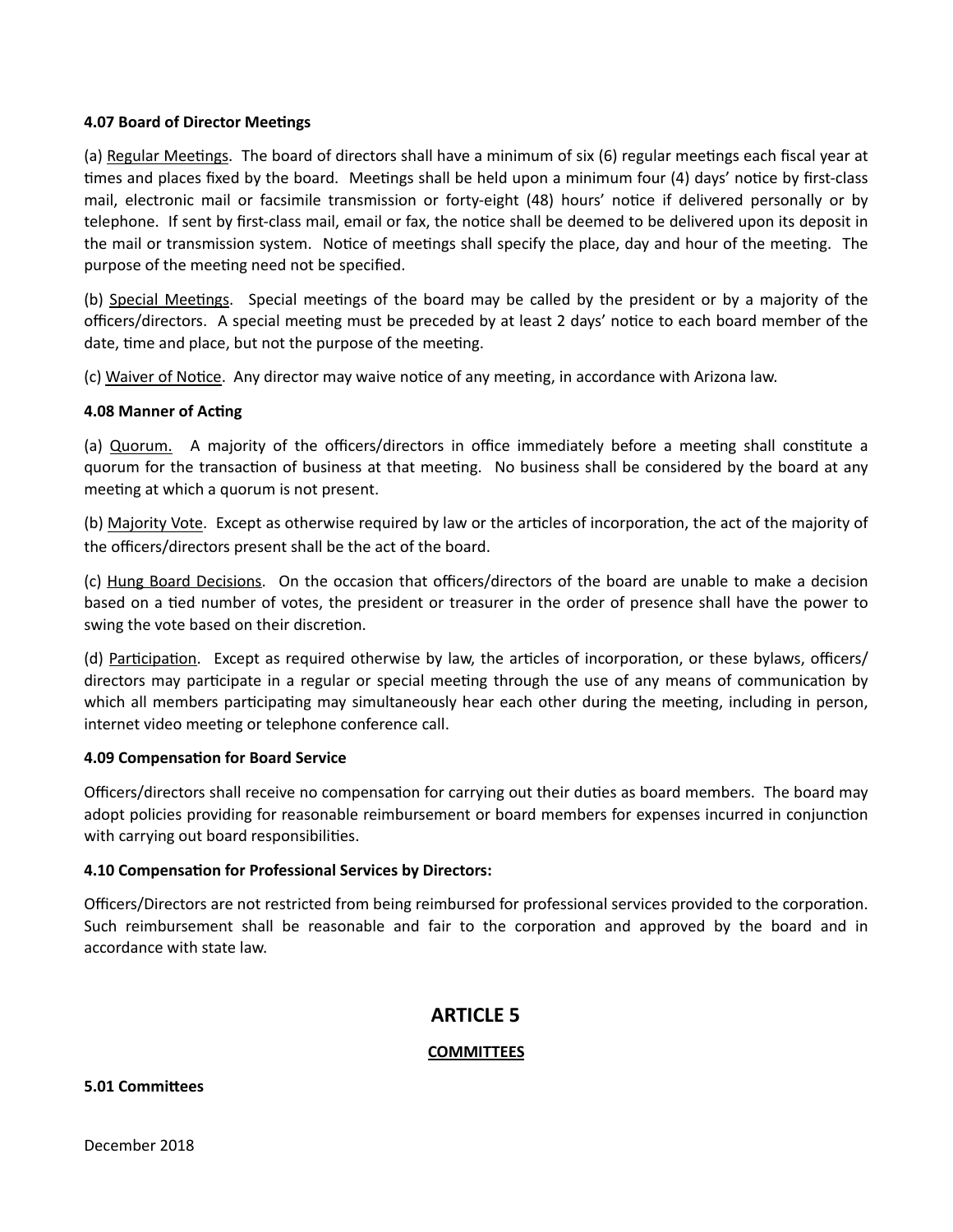The board of directors may, by a resolution adopted by the majority of the officers/directors then in office, designate one or more committees or task forces, each consisting of one director and two or more general members, to serve at the pleasure of the board. Any committee or task force shall not:

- (a) Amend or repeal bylaws or adopt new bylaws with a majority vote by the general membership.
- (b) Amend or repeal any resolution of the board of directors.
- (c) Appoint any other committees.
- (d) Expend any corporate funds without prior board approval.
- (e) Approve any transaction to which the corporation is a party and one or more directors have a material financial interest.

## **5.02 Meetings and Action of Committee**

Meetings and actions of the committees shall be governed by and held and taken in accordance with, the provisions of Article IV of these Bylaws regarding meetings of the board of directors. The time for regular committee meetings may be determined by the board of directors or by the committee chair. Special meetings of the committee may be called by a resolution of the board of directors. Notice of committee meetings shall be given to regular and alternate members of the committee. Copies of committee meeting minutes shall be presented to the board of directors and filed with the corporate records. The board of directors may adopt rules for the governing of the committee not inconsistent with the provisions of these Bylaws.

## **5.03 Informal Action by the Board of Directors**

Any action required or permitted to be taken by the board of directors at a meeting may be taken without a meeting if consent in writing, setting forth the action so taken, shall be agreed by the consensus of a quorum. For the purposes of the section an email transmission from an email address on record constitutes a valid writing. The intent of this provision is to allow the board of directors to use email to approve actions, as long as a quorum of board members give consent.

# **ARTICLE 6**

# **OFFICERS**

## **6.01 Board Officers**

The officers of the corporation shall be a board president, vice president(s), secretary, treasurer and immediate past president, all of whom shall be chosen by and serve at the pleasure of the membership. Each board officer shall have the authority and shall perform the duties set forth in these Bylaws or by resolution of the board. The board may also appoint such other officers as it deems expedient for the proper conduct of the business of the corporation, each of whom shall have such authority and shall perform such duties as the board of directors may determine. One person may hold two or more board offices but not concurrently. Each board position may cast only one vote in any matter before the board.

## **6.02 Term of Office**

Each officer shall serve a one-year (1) year term of office and may not serve more than three (3) consecutive terms of office, unless unanimously elected by the membership at the end of their three (3) year terms or to fill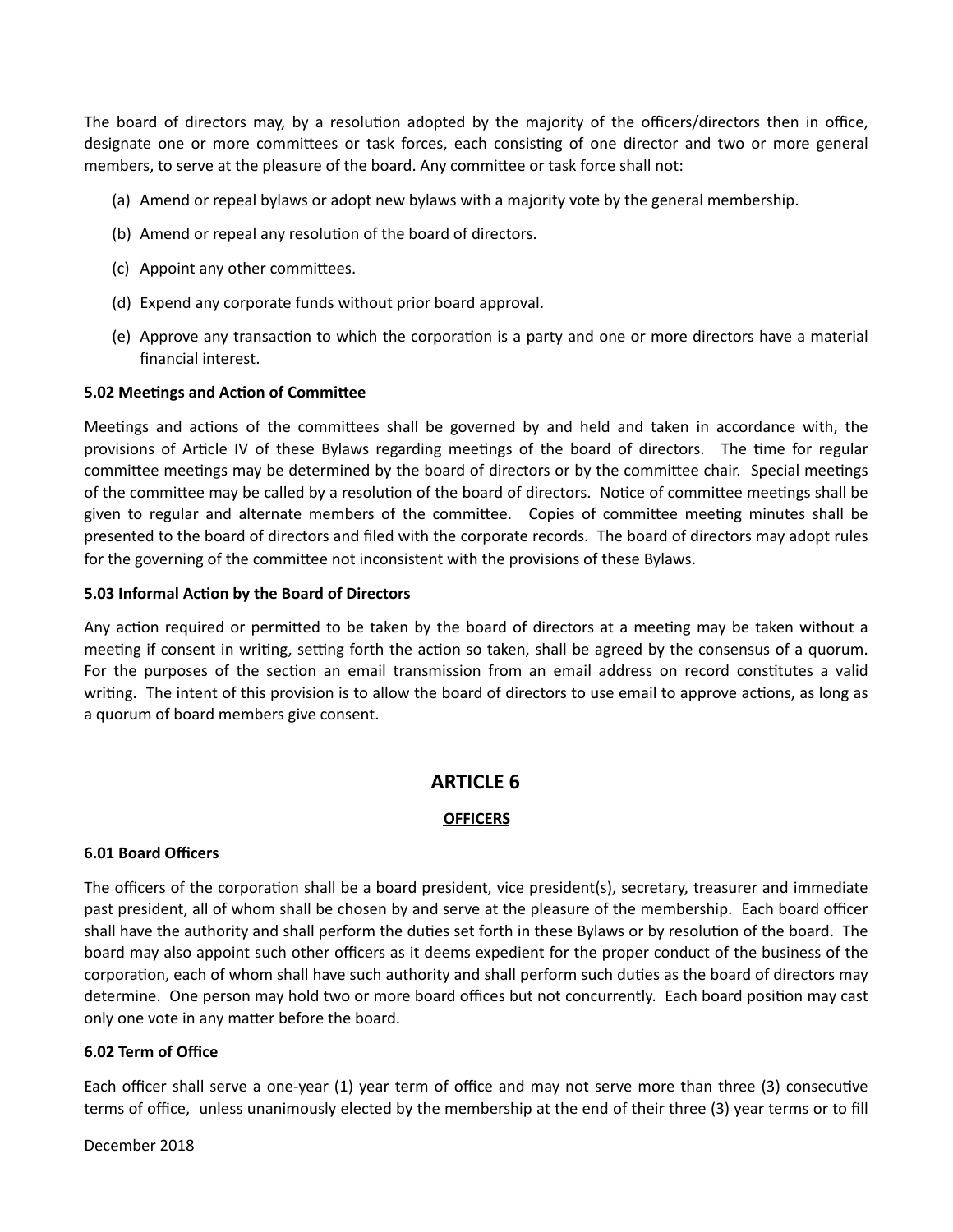a vacancy in an officer position. Each board officer's term of office shall begin on March 1 after their election and shall end on February 28/29 or until their successor is elected and installed.

# **6.03 Removal and Resignation**

The board of directors may remove an officer at any time, with or without cause. Any officer may resign at any time by giving written notice to the board of directors. Any notice of resignation shall take effect upon receipt of the notice if a date is not specified in the resignation. An acceptance of the resignation shall not be necessary to make it effective.

# **6.04 Board President**

The board president shall be the chief volunteer officer of the corporation. The board president shall lead the board of directors in performing its duties and responsibilities, including, if present, presiding at all meetings of the board of directors and shall perform all other duties incident to the office or properly required by the board of directors.

# **6.05 Vice President(s)**

In the absence or disability of the board president, the ranking vice-president shall perform the duties of the board president. When so acting, the vice president shall have all the powers of and be subject to all the restrictions upon the board president. The vice president shall have such other powers and perform such other duties prescribed for them by the board of directors or the board president.

# **6.06 Secretary**

The secretary shall keep or cause to be kept a book of minutes of all meetings and actions of the board of directors and committee actions. The minutes of each meeting shall state the time and place that it was held and such other information as shall be necessary to determine the actions taken and whether the meeting was held in accordance with the law and these Bylaws. The secretary shall cause notice to be given of all board of director and committee meetings as required by the Bylaws. The secretary shall have such other powers and perform such other duties as prescribed by the board of directors or the board president. The secretary may appoint, with the approval of the board, a director to assist in performance of all or part of the duties of secretary.

## **6.07 Treasurer**

The treasurer shall be the lead director for oversight of the financial condition and affairs of the corporation. The treasurer shall oversee and keep the board informed of the financial condition of the corporation and of audit or financial review results. In conjunction with other officers or directors the treasurer shall oversee budget preparation and shall ensure that appropriate financial reports, including an account of major transactions and the financial condition of the corporation are made available to the board of directors on a timely basis or as may be required by the board of directors. The treasurer may appoint, with board approval, a qualified fiscal agent to assist in performance of all or part of the duties of the treasurer.

# **6.08 Non-Officer Directors**

The board of directors may designate additional director positions of the corporation and may appoint and assign duties to other non-officer directors of the corporation.

# **ARTICLE 7**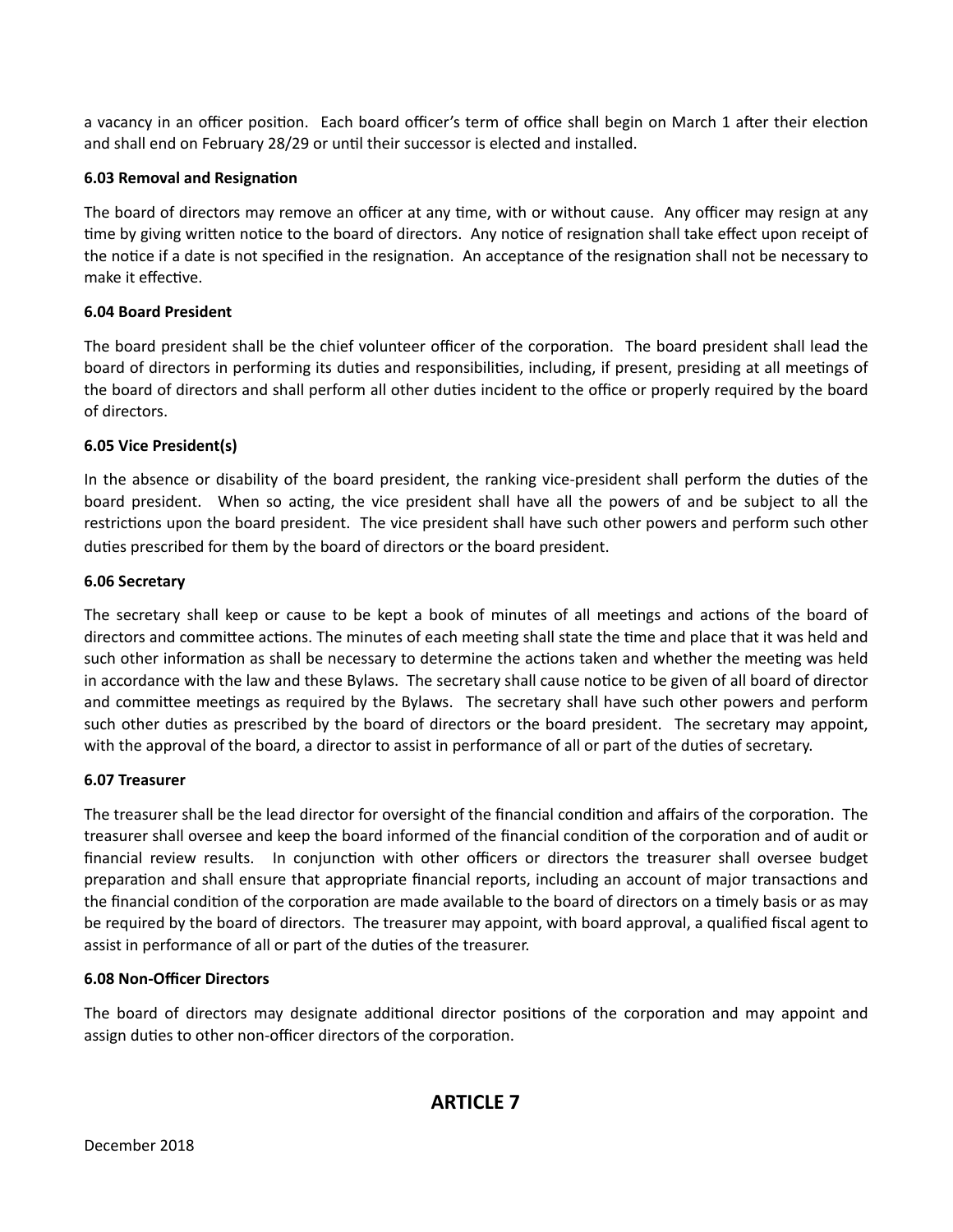#### **CONTRACTS, CHECKS, LOANS, INDEMNIFICATIONS AND RELATED MATTERS**

#### **7.01 Contracts and Other Writings**

Except as otherwise provided by resolution of the board or board policy, all contracts, deeds, leases, mortgages, grants and other agreements of the corporations shall be executed on its behalf by the president or other persons the corporation has delegated authority to execute such documents in accordance with poliices approved by the board.

#### **7.02 Checks and Drafs**

All checks, drafts or other orders for payment of money, notes or other evidence of indebtedness issued in the name of the corporation, shall be signed by such officer or officers, agent or agents, of the corporation and in such manner as shall from time to time be determined by resolution of the board.

#### **7.03 Deposits**

All funds of the corporations not otherwise employed shall be deposited from time to time to the credit of the corporation in such banks, trust companies or other depository as the board may select.

#### **7.04 Loans**

No loans shall be contracted on behalf of the corporation and no evidence of indebtedness shall be issued in its name unless authorized by resolution of the board. Such authority may be general or confined to specific instances. 

#### **7.05 Indemnification**

(a) Mandatory Indemnification. The corporation shall indemnify an officer, director or former officer or director, who was wholly successful, on the merits or otherwise, in defense of any proceeding to which he or she was a party, because he or she is or was an officer or director of the corporation against reasonable expenses, including reasonable attorney's fees, incurred by him or her in connection with the proceedings.

(b) Permissible Indemnification. The corporations shall indemnify an officer, director or former officer or director made a party to a proceeding because he or she is or was an officer or director of the corporation, against liability, incurred in the proceeding, if the determination to indemnify him or her has been made in the manner prescribed by law and payment has been authorized as prescribed by law

(c) Advance for Expenses. Expenses incurred in defending a civil or criminal action, suit or proceeding may be paid by the corporation in advance of the final disposition of such action, suit or proceeding, as authorized by the board of directors in the specific case, upon receipt of (1) a written affirmation from the officer, director or agent of his or her good faith belief that he or she is entitled to indemnification as authorized in this article, and (2.) an undertaking by or on behalf of the officer, director or agent to repay such amount, unless it shall ultimately be determined that he or she is entitled to be indemnified by the corporation in these Bylaws.

# **ARTICLE 8**

#### **MISCELLANEOUS**

#### **8.01 Books and Records**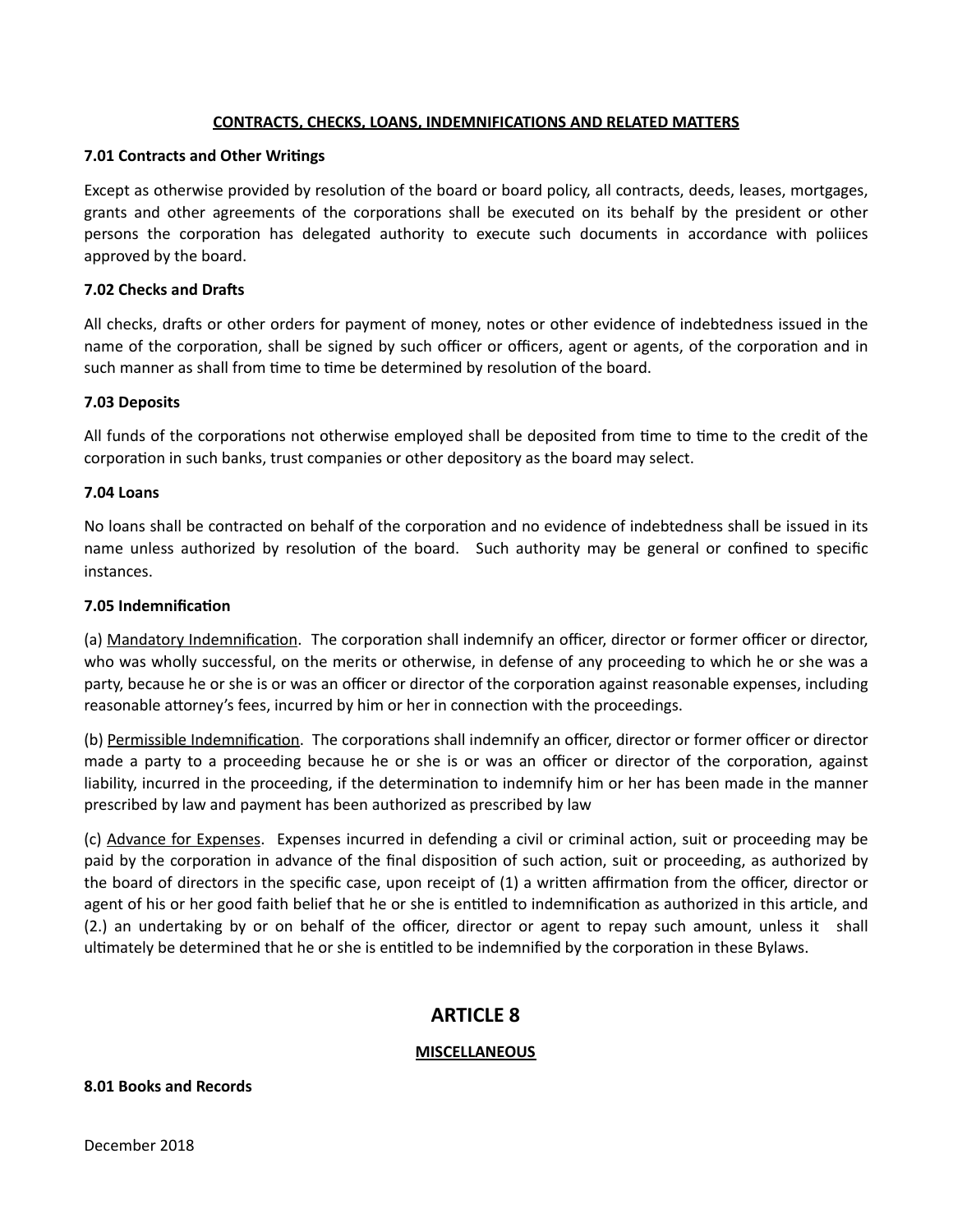The corporation shall keep correct and complete books and records of accounts and shall keep minutes of the proceedings of all meetings of its board of directors, a record of all actions taken by the board of directors without a meeting, and a record of all actions taken by committees of the board. In addition, the corporation shall keep a copy of the corporation's Articles of Incorporation and Bylaws as amended to date.

# **8.02 Fiscal Year**

The fiscal year of the corporation shall be from March 1 to February 28/29 of each year.

## **8.03 Conflict of Interest**

The board shall adopt and periodically review a conflict of interest policy to protect the corporation's interest when it is contemplating any transaction or arrangement which may benefit any officer, director, affiliate or member of a committee with board-delegated powers.

## **8.04 Nondiscrimination Policy**

The officers, directors, committee members and persons served by this corporation shall be selected entirely on a nondiscriminatory basis with respect to age, sex, race, religion, national origin and sexual orientation. It is the policy of the Women's Network Exchange of Arizona not to discriminate on the basis of race, creed, ancestry, marital status, gender, sexual orientation, age, physical disability, veteran's status, political service or affiliation, color, religion or natural origin.

## **8.05 Bylaws Amendments**

These Bylaws may be amended, altered, repealed or restated by a vote of the majority of the board of directors then in office at a meeting of the board, provided, however;

- (a) That no amendment shall be made to these Bylaws which would cause the corporation to cease to qualify as an exempt corporation under Section 501 (c)(3) of the Internal Revenue Code of 1986 or the corresponding section of any future Federal tax code,
- (b) That an amendment does not affect the voting rights of officer, directors or members. An amendment that does affect the voting rights of officers, directors or members further requires ratification by a twothirds vote of a quorum of directors at a board meeting.
- (c) That all amendments be consistent with the Articles of Incorporation.

# **ARTICLE 9**

## **COUNTER TERRORISM AND DUE DILIGENCE**

- (a) In furtherance of its exemption by contributions to other organizations, domestic or foreign, the Women's Network Exchange of Arizona, Inc. shall stipulate how the funds will be used and shall require the recipient to provide the corporation with detailed records and financial proof of how the funds were utilized.
- (b) Although adherence and compliance with the U.S. Department of the Treasury's publication the "Voluntary Best Practice for U.S. Based Charities" is not mandatory, WNEA willfully and voluntarily recognizes and puts to practice the guidelines and suggestions to reduce, develop, re-evaluate and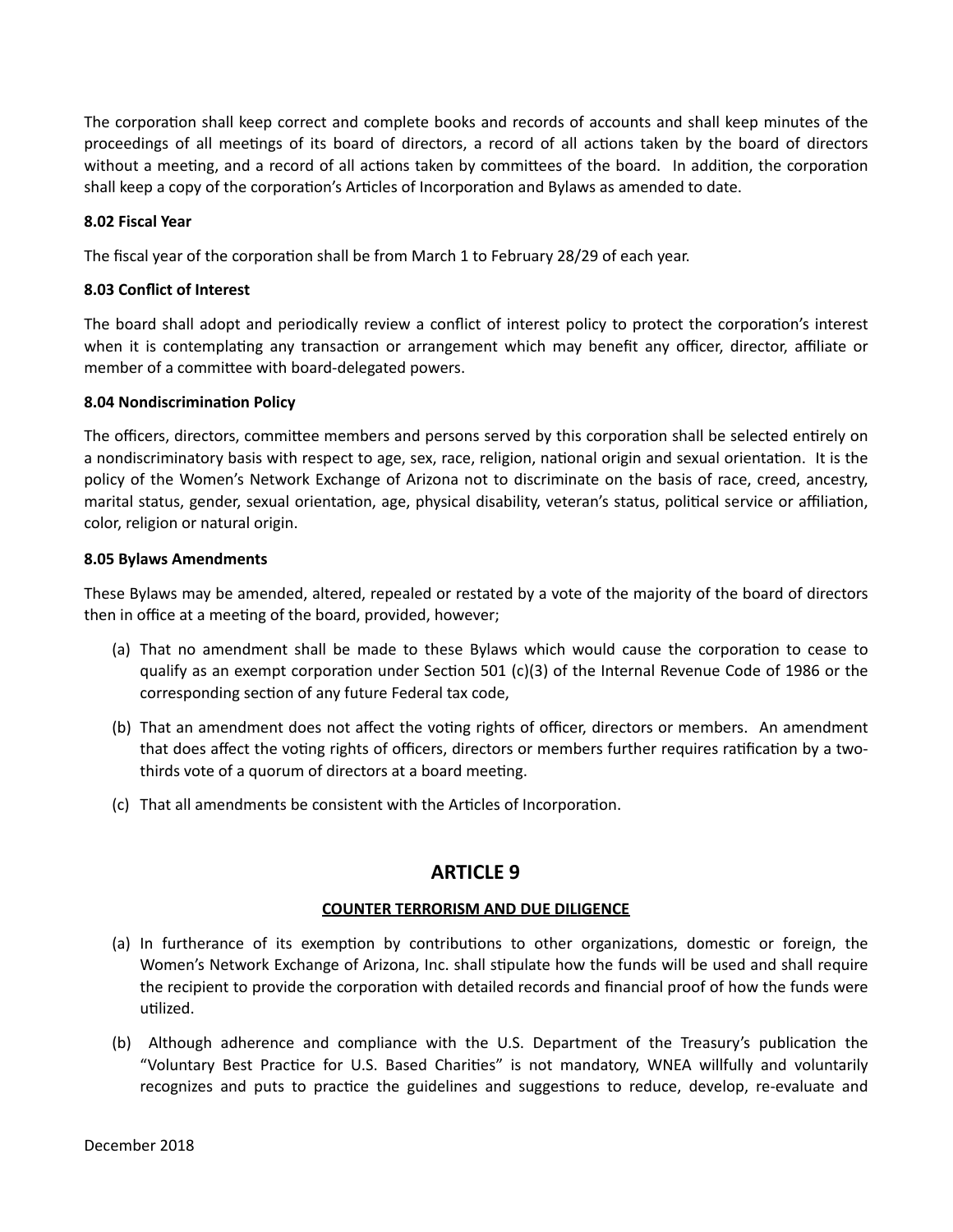strengthen a risk-based approach to guard against the threat of diversion of charitable funds or exploitation of charitable activity by terrorist organizations and their support networks.

(c) Women's Network Exchange of Arizona shall also comply with and put into practice the federal guidelines, suggestions, laws and limitations set forth by pre-existing U.S. legal requirements related to combating terrorist financing, which include, but are not limited to, various sanctions programs administered by the Office of Foreign Assets Control (OFAC) in regard to foreign activities.

# **ARTICLE 10**

# **DOCUMENT RETENTION POLICY**

## **10.01 Purpose**

The purpose of the document retention policy is establishing standards for document integrity, retention and destruction and to promote the proper treatments of Women's Network Exchange of Arizona, Inc.

## **10.02 Policy**

Section 1. General Guidelines Records should not be kept if they are no longer needed for the operation of the business or required by law. Unnecessary records should be eliminated from the files.

From time to time, Women's Network Exchange of Arizona may establish retention or destruction policies for specific categories of records in order to ensure legal compliance, and also to accomplish other objectives, such as preserving intellectual property and cost management. Several categories of documents that warrant special consideration are identified below. While minimum retention periods are established, the retention of the documents identified below and of documents not included in the identified categories should be determined primarily by the application of the general guidelines affecting document retention, as well as the exception for litigation relevant documents and any other pertinent factors.

Section 2. Exception for Litigation Relevant Documents. The Women's Network Exchange of Arizona, Inc. expects all officers, directors and agents to comply fully with any published records retention or destruction policies and schedules, provided that all officers, directors and agents should note the following general exception to any stated destruction schedule. If you believe, or WNEA informs you, that corporate records are relevant to litigation or potential litigation (i.e. a dispute that could result in litigation), then you must preserve those records until it is determined that the records are no longer needed. That exception supersedes any previously or subsequently established destruction schedule for those records.

## Section 3. minimum Retention Periods for Specific Categories.

(a). Corporate Documents. Corporate records include the corporation's Article of Incorporation, By Laws and IRS Form 1023 and Application for Exemption should be retained permanently. IRS regulations require that the Form 1023 be available for public inspection upon request.

(b) Tax Records. Tax records include, but may not be limited to, documents concerning expenses, proof of contributions made by donors, accounting procedures and other documents concerning the corporation's revenues. Tax records should be retained for at least seven (7) years from the date of filing the applicable return.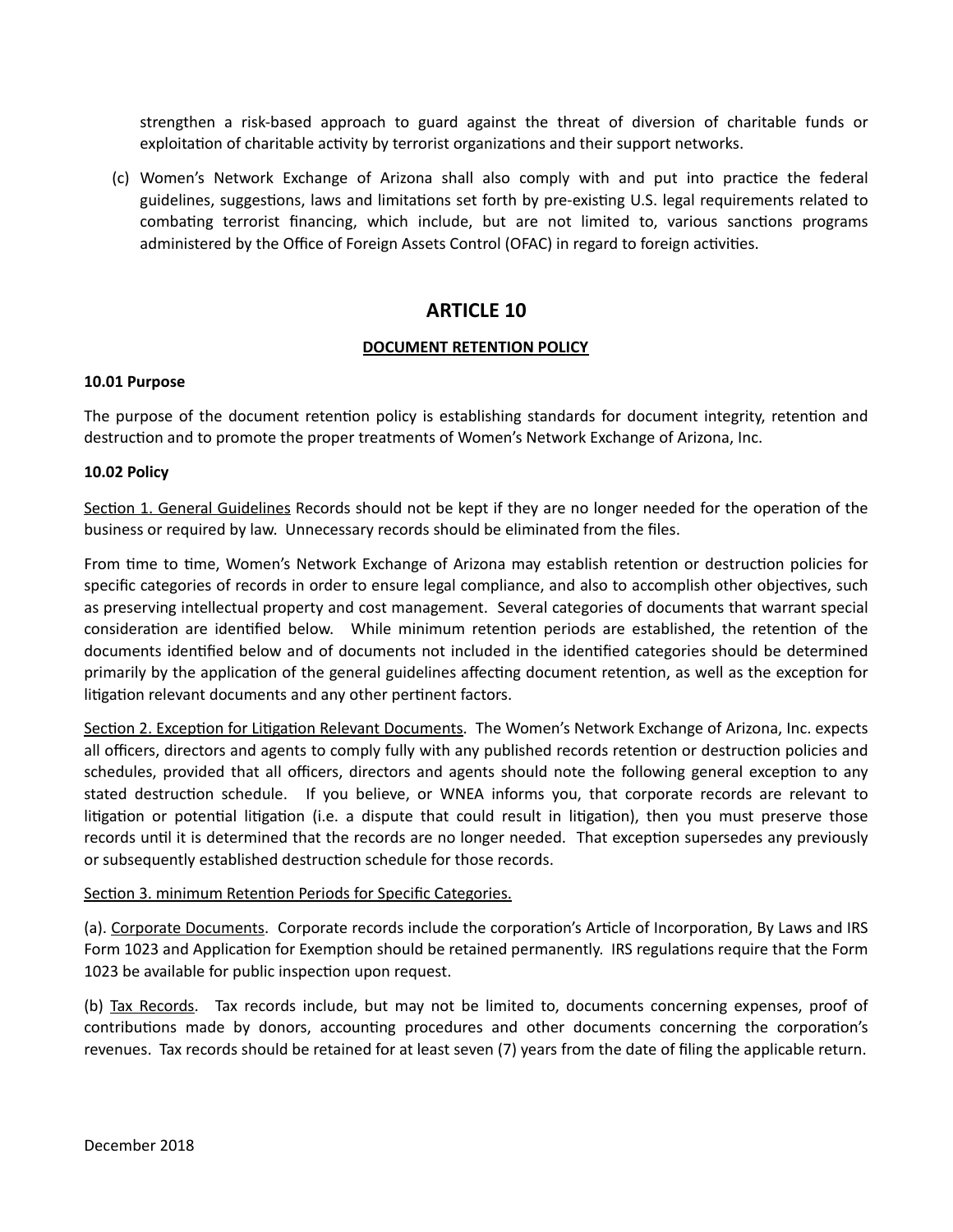(c) Board and Board Committee Materials. Meeting minutes should be retained in perpetuity in the corporation's minute "book". A clean copy of all other board and committee materials should be kept for no less than three  $(3)$  years by the corporation.

(d) Press Releases/Public Filings. The corporation should retain permanent copies of all press releases and publicly filed documents under the theory that the corporation should have its own copy to test the accuracy of any document a member of the public can theoretically produce against the corporation.

(e) Legal Files. Legal counsel should be consulted to determine the retention period of particular documents, but legal documents should generally be maintained for a period of ten (10) years.

(f) Marketing and Sales Documents. The corporation should keep final copies of marketing and sales documents for the same period of time it keeps other corporate files, generally three (3) years. The exception to the three year policy may be sales invoices, contracts, leases, licenses and other legal documentation. These documents should be kept for at least three years beyond the life of the agreement.

(g) Development/Intellectual Property and Trade Secrets. Development documents are ohen subject to intellectual property protection in their final form (e.g. patents and copyrights). The documents detailing the development process are often also of value to the corporation and are protected as a trade secret where the corporation (i) derives independent economic value from the secrecy of the information; and (ii) has taken affirmative steps to keep the information confidential.

The corporation should keep all documents designated as containing trade secret information for at least the life of the trade secret. Final, executed copies of all contracts entered into by the corporation should be retained. The corporations should retain copies of the final contracts for at least three  $(3)$  years beyond the life of the agreement, and longer in the case of publicly filed contracts. Unless correspondence falls into another category listed elsewhere in these policies, correspondence should be generally saved for two (2) years.

(h) Banking and Accounting. Accounts payable ledgers and schedules should be kept for seven (7) years. Bank reconciliations, bank statements, deposit slips and checks (unless for important payments and purchases) should be kept for three (3) years. Any inventory of products, materials and supplies and any invoices should be kept for seven years.

(i) Insurance. Expired insurance policies, insurance records, accident reports, claims, etc. should be kept permanently. 

(j) Audit Records. External audit reports should be kept permanently. Internal audit reports should be kept for three (3) years.

**Section 4. Electronic Mail.** E-Mail that needs to be saved should be either (i) printed in hard copy and kept in the appropriate file or (ii) downloaded to a computer file and kept electronically or on disk or in a cloud storage as a separate file. The retention period depends upon the subject matter of the email, as covered elsewhere in this policy.

# **ARTICLE 11**

# **TRANSPARRNCY AND ACCOUNTABILITY**

## **11.01 Purpose**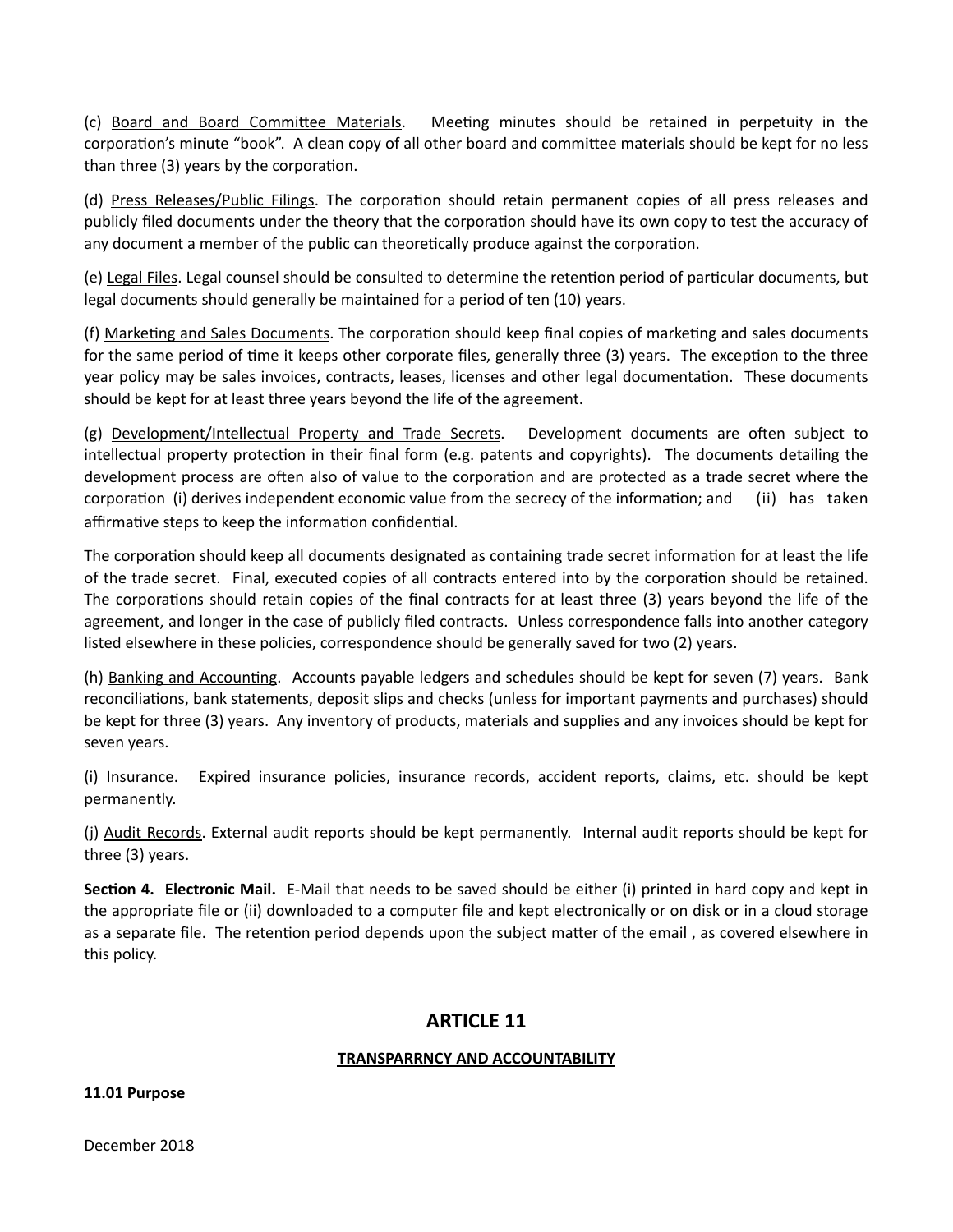By making full and accurate information about its mission, activities, finances and governance publicly available, Women's Network Exchange of Arizona practices and encourage transparency and accountability to the general public. This policy will:

- (a) Indicate which documents and materials produced by the corporation are presumptively open to members and/or the public.
- (b) indicate which documents and materials produced by the corporation are presumptively closed to members and/or the public.
- (c) Specify which procedures whereby the open/closed status of documents and materials can be altered.

The details of the policy are as follows:

# **11.02 Financial and IRS documents (Forms 1023 and Form 990)**

Women's Network Exchange of Arizona, Inc. shall provide, upon request, its Internal Revenue Forms 990, 990-T, 1023 and 5227, bylaws, conflict of interest policy and annual financial statements to the public, at no charge.

# **11.03 Means and Conditions of Disclosure**

Women's Network Exchange of Arizona shall make available the aforementioned documents on its internet website: www.wnea.org to be viewed and inspected by the general public.

- (a) The documents shall be posted in a format that allows an individual using the internet to access, download, view and print them in a manner that exactly reproduces the image of the original document filed with the IRS (except information exempt from public disclosure requirements, such as donor lists).
- (b) The website shall clearly inform readers that the document is available and provide directions for downloading it.
- (c) Women's Network Exchange of Arizona, Inc. shall not charge a fee for downloading the information. Documents shall not be posted in a format that would require special computer hardware or software (other than software readily available to the public free of charge).
- (d) Women's Network Exchange of Arizona, Inc. shall inform anyone regarding the information where this information can be found, including the web address. This information must be provided immediately for in-person requests and within 7 days for mailed requests.

## **11.04 IRS Annual Information Returns (Form 990)**

Women's Network Exchange of Arizona, Inc. shall submit the Form 990 to its board of directors prior to the filing of the Form 990 for a review of the 990 as required under Federal law. The corporation's Form 990 shall be submitted to each member of the board of directors via hard copy or email 10 days before the Form 990 is filed with the IRS.

## **11.05 Board**

(a) All board deliberations shall be open to the public except where the board passes a motion to make any specific portion private.

(b) All board minutes shall be open to the public once accepted by the board, except where the board passes a motion to make any specific portion confidential.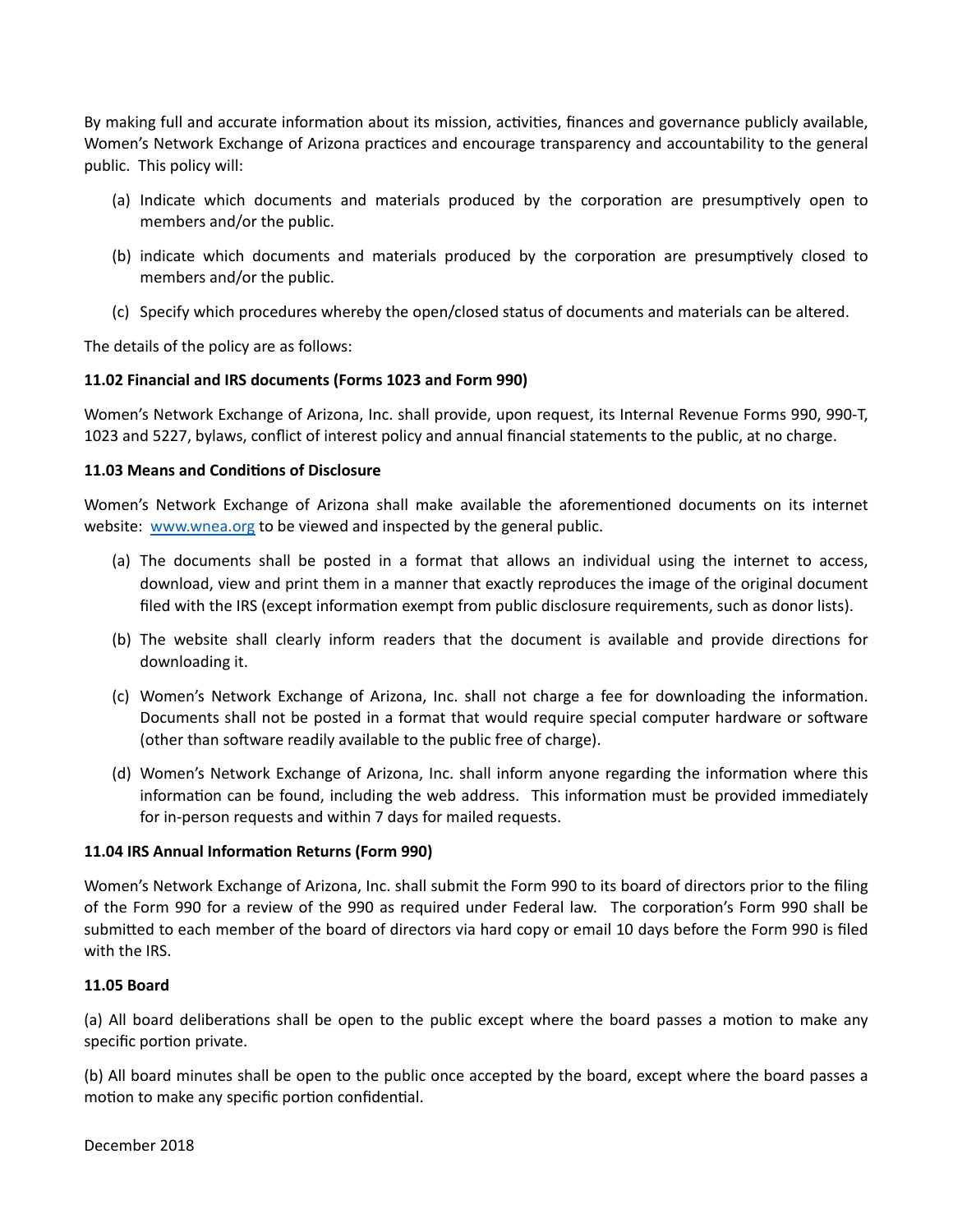(c) All papers and materials considered by the board shall be open to the public following the meeting at which they are considered, except where the board passes a motion to make any specific item confidential.

#### **11.06 Donor Records**

(a) No donor records shall be made available to any other person outside the corporation except to authorized government agencies.

(b) Within the corporation, donor records shall be made available to the board when requested.

# **ARTICLE 12**

# **CODE OF ETHICS AND WHISTLEBLOWER POLICY**

## **12.01 Purpose**

Women's Network Exchange of Arizona, Inc. requires and encourages officers/directors and members to observe and practice high standards of business and personal ethics in the conduct of their duties and responsibilities. The representatives of the corporation must practice honesty and integrity in fulfilling their responsibilities and comply with all applicable laws and regulations. It is the intent of WNEA to adhere to all laws and regulations that apply to the corporation and the underlying purpose of this policy is to support the corporation's goal of legal compliance. The support of all members is necessary to achieving compliance with various laws and regulations.

### **12.02 Reporting Violations**

If any officer/director or member reasonably believes that some policy, practice or activity of the Women's Network Exchange of Arizona, Inc. is, or was, in violation of the law, a written complaint must be filed by that person with the board President as soon as reasonably possible.

## **12.03 Acting in Good Faith**

Anyone filing a complaint concerning a violation or suspected violation of the law or these Bylaws must be acting in good faith and have reasonable grounds for believing the information disclosed in the complaint is true. Any allegations that prove not to be substantiated and which prove to have been made maliciously or knowingly to be false, shall be viewed as a serious disciplinary offense.

#### **12.04 Retaliation**

Said person is protected from retaliation only if she/he brings the alleged unlawful activity, policy or practice to the attention of the Women's Network Exchange of Arizona, Inc. and provides WNEA with a reasonable opportunity to investigate and correct the alleged unlawful activity. The protections described below is only available to individuals who comply with this requirement.

Women's Network Exchange of Arizona, Inc. shall not retaliate against any officer/director or member who, in good faith, has made a protest or raised a complaint against some practice of WNEA or of another individual or entity with whom WNEA has a business relationship, on the basis of a reasonable belief that the practice is in violation of law or a clear mandate of public policy.

Women's Network Exchange of Arizona, Inc. shall not retaliate against any officer/director or member who discloses or threatens to disclose to a public body any activity, policy or practice of WNEA that the individual